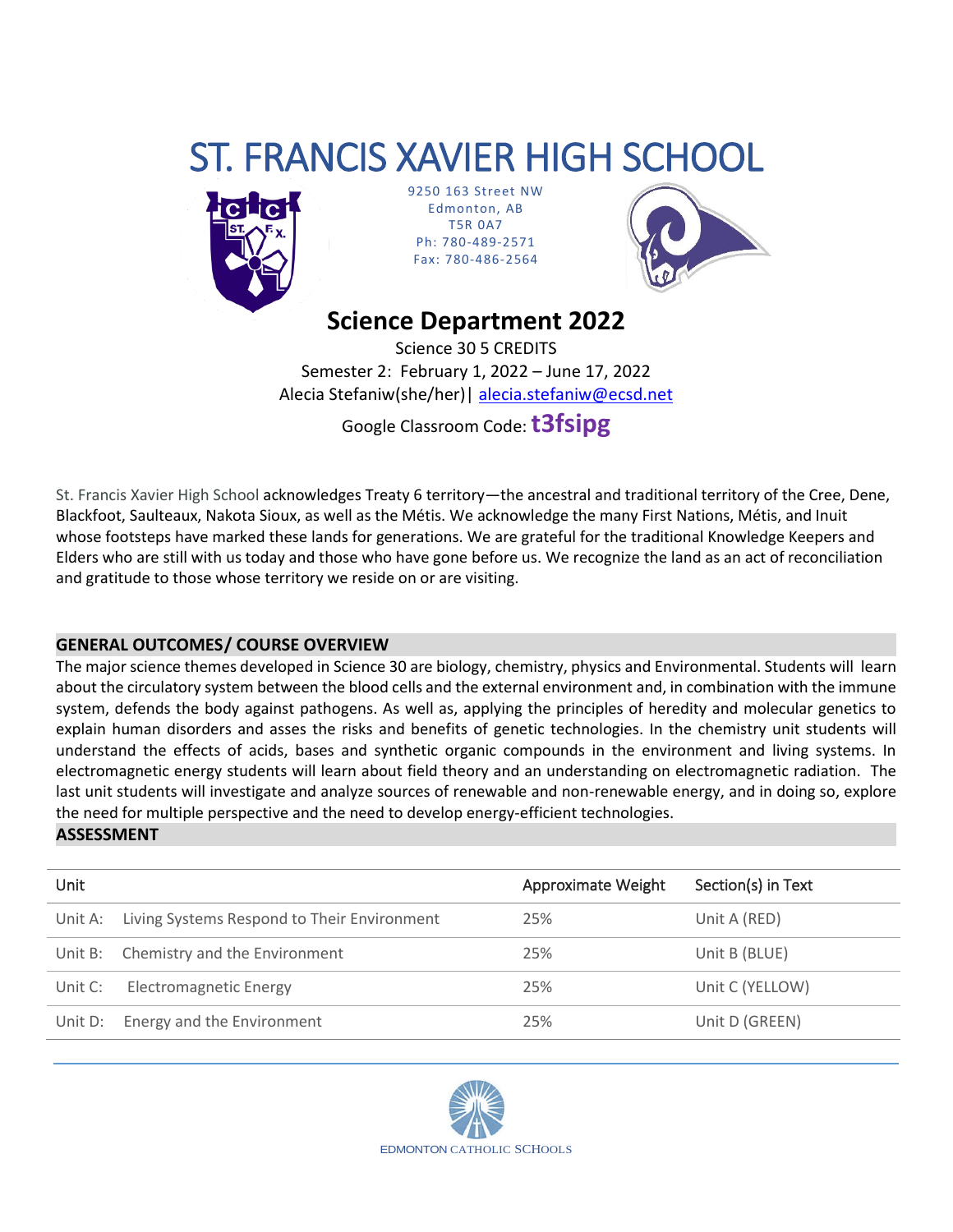Unit marks will be 20% unit course work and 80% unit exams.

The Science 30 final course mark will be 90% class determined grade and 10% diploma exam (CSA) The diploma final exam, Common Summative Assessments (CSA)**.**

**A wide range of assessment information is used in the development of a student's final grade. At St. Francis Xavier High School, individualized assessments provide specific information regarding student progress and overall performance in class. Student assessment may vary from student to student to adapt for differences in student needs, learning styles, preferences, and paces. It should also be noted that not all assignments are used to determine the final grade, and that scale factors may have been used to determine the weight of individual assignments.**

### **PLAGIARISM**

We provide a Catholic education, where the Core Values of dignity, respect, fairness, personal and communal growth, loyalty, and honesty are the framework for all that we do. Within this Catholic education that St. Francis Xavier School provides, one of our main focuses is to encourage and facilitate the pursuit of knowledge and excellence in academics. To ensure that we attain this focus, all students at our school community are expected to meet the standards of individual integrity in the following ways:

Students practice intellectual honesty in the process of acquiring and extending knowledge by improving their own personal academic competence, critical thinking, and self-evaluation. 2. Students are therefore not expected to act in ways that result or could result in unearned academic benefit or advantage for themselves or others (cheating and collusion).

Therefore, students who **submit work not their own, take or copy answers from another student or source (cheating), provide answers to any assessment to another student (collusion), cheat during examinations, or use unauthorized means to obtain answers or complete work,** after investigation by the teacher supervisor, are at risk of the following: First offense – May receive a zero for the assessment and a two-day suspension.

Second offense – May receive a zero for the assessment and a three-day suspension.

Third offense – May be removed from the class, further suspensions, or possible recommendation for expulsion. Conditions surrounding the investigation will be considered and each situation will be dealt with on an individual basis. Review of the incident will first be conducted by the teacher and will then potentially involve additional staff (department head), administration, parents and the student(s) involved.

#### **SCHOOL POLICIES**

St. Francis Xavier does not publish report cards. Parents and students are encouraged to keep up to date on Power School and contact their teacher if there are any issues.

At St. Francis Xavier, zeros may be administered for incomplete or absent work with the opportunity to rectify the mark with conversation with their teacher.